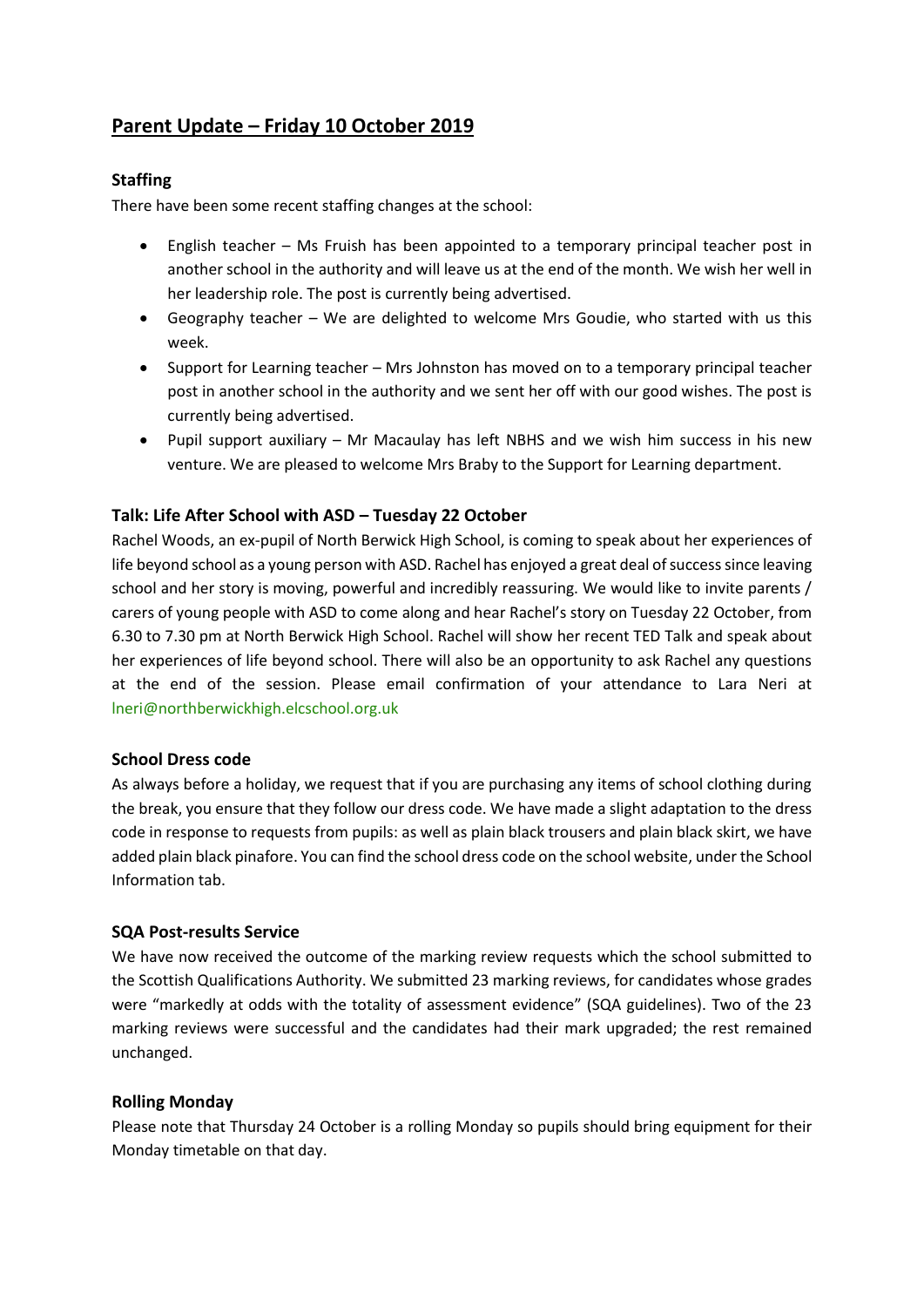# **Duke of Edinburgh Expeditions**



Over the last few weeks 42 of our S3 and S4 pupils have been completing practice expeditions for their Bronze and Silver Duke of Edinburgh awards. Despite both expeditions experiencing inclement weather for large periods, all our pupils remained positive and represented our school fantastically well. Huge thanks needs to go to the teachers supervising the expeditions: Mrs Bloomfield, Mrs Waddell, Mr Parker, Miss Turnbull and Mr Jones.

# **Digital Explorers Week**

This week 10 of our S2 boys were involved in a Digital Explorers event organised and run by Tata Consultancy Services. The boys attended sessions on:

- **Coding Ozobots** (this was their favourite) where they were tasked with creating a route map for their Ozobot. Along the route they had to incorporate coding to instruct the Ozobot to perform a different task such as turn right, slow down and hyper speed.
- **Coding Communications** they had to crack codes to reveal hidden messages, then using torches communicate these messages to one another.
- **Meet a Mentor** question and answer session with a number of individuals working in tech. Key information from this session was essential skills identified for careers in tech: communication, problem solving, ability to build relationships, learning from mistakes, appreciating that learning never really stops.
- **STEM Den** they were tasked with identifying a current product which they felt could be improved up on. Our boys upgraded the toaster. They made the side panels see-through so you could easily see when your toast was cooked to perfection, added a frying pan so you could cook your eggs simultaneously and increased the capacity so toast could be cooked on mass.

Overall it was a fantastic day, the boys were fully engaged, enthusiastic and represented North Berwick extremely well. Through participating in these activities the boys have also been awarded the Industrial Cadets Challenger Award [\(www.industrialcadets.org.uk\)](http://www.industrialcadets.org.uk/), certificates will be issued to the boys after the holidays.

**Mrs Fox Business Education Teacher**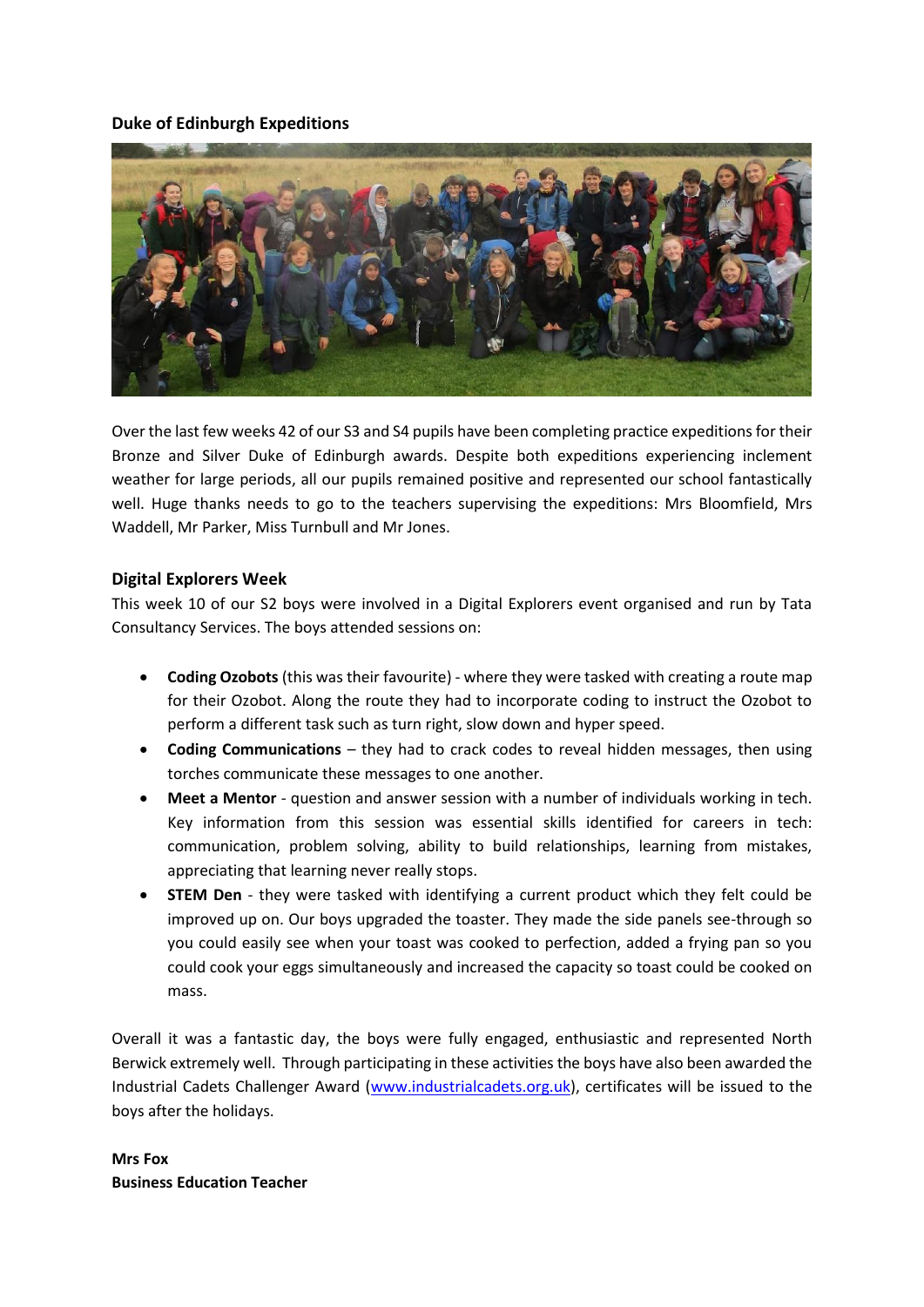# **Running for Reon**

A group of our S4 boys will be running a 5k trail race at Foxlake, Dunbar this November to raise money for a CCLASP (Children with Cancer and Leukaemia Advice and Support for Parents) a charity which helps Scottish children who suffer from cancer and leukaemia and offers support to their families. The boys are doing this in memory of their good friend Reon, who sadly passed away last year after a battle with leukaemia. The boys say "Reon was one of the most kind and active people we knew and he was always up for a challenge, so we have decided to fundraise in his memory. Please donate as much as you can because it will make a huge difference to the children and their families who are fighting cancer today."

If would like to make a donation, the boys have set up this fundraising page: <https://justgiving.com/fundraising/nb5krun>

# **Lothian Disability Sport – Lothian Schools Swim Event**

Four of our young people participated in the Lothian Disability Schools Swim event at the Mercat Gait swimming pool in Prestonpans yesterday. The event had a mixed level of swimmers from all over the Lothians with some swimmers competing regularly in swimming galas at club level. Our girls were understandably nervous but also excited to be competing in their first ever gala and performed extremely well, showing amazing resilience and diligence. Well done girls, we are very proud of you!

#### **Race 4 25m Breaststroke**

3rd Chantelle Brown 2C2 **Race 5 25m Breaststroke** 1st Rebecca O'Connor 1C1 2nd Charley Alcock 3C 3rd Sky Brown 2C2 **Race 18 25m Freestyle** 1st Sky Brown 2C2 **Race 20 25m Freestyle** 2nd Charley Alcock 3C 3rd Rebecca O'Connor 1C1 4th Chantelle Brown 2C2

### **Library Books**

If any school library books are found lurking at the back of shelves or at the bottom of school bags during the October holidays, they can be handed in to any local East Lothian public library. There are no overdue fees for pupils 18 and under who are in full time education, and all returns are greatly appreciated.

### **Board Games and Lego Club**

The Board Games and Lego Club will now be held on a Monday lunchtime, starting week beginning Monday 28 October.